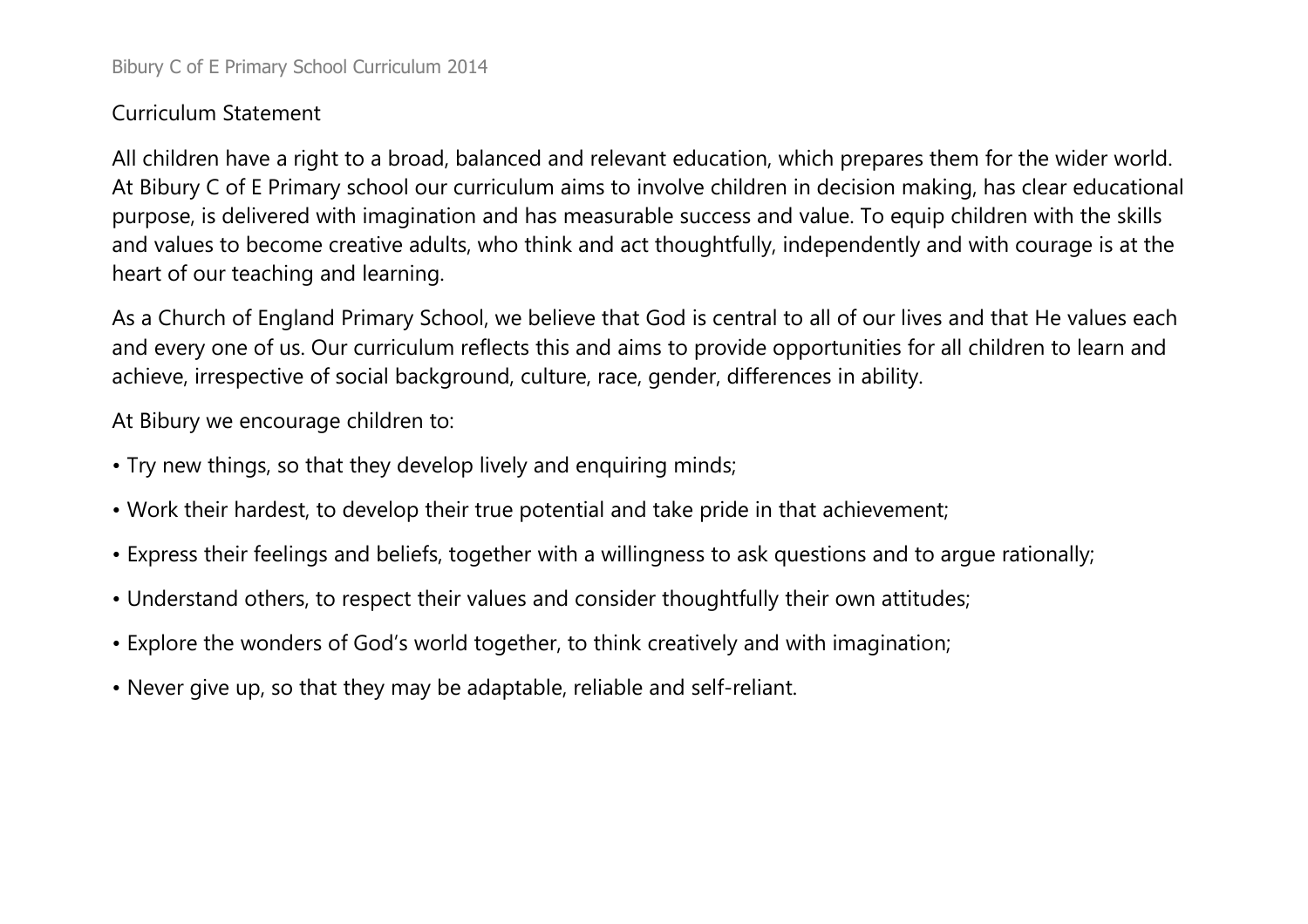# As staff and governors we:

- Plan with the principle of matching the challenge of the curriculum to the needs of every child.
- Monitor carefully the effectiveness of policies and practices.
- Understand that many learners need focused help at some point in their education and all pupils need to feel valued for their achievements, at whatever level.

## Rolling Programme

English and Maths follow the yearly expectations in the new National Curriculum. Progress is measured halftermly using Chris Quigley Assessment.

The Bibury rolling programme follows a half-termly theme based either on Geography or History and shows the content of the National Curriculum to be covered. Years 3-6 follow same year eg all KS2 study Year A at same time – link trips and visits/visitors.

History, Geography, Art and DT are linked in a themed approach – pupils apply English, Maths and Computing skills in these areas wherever possible.

RE, Science, Computing, PE, Music (Specialist tuition and Music Express), French, and PSHEE (including SEAL) stand alone to ensure coverage.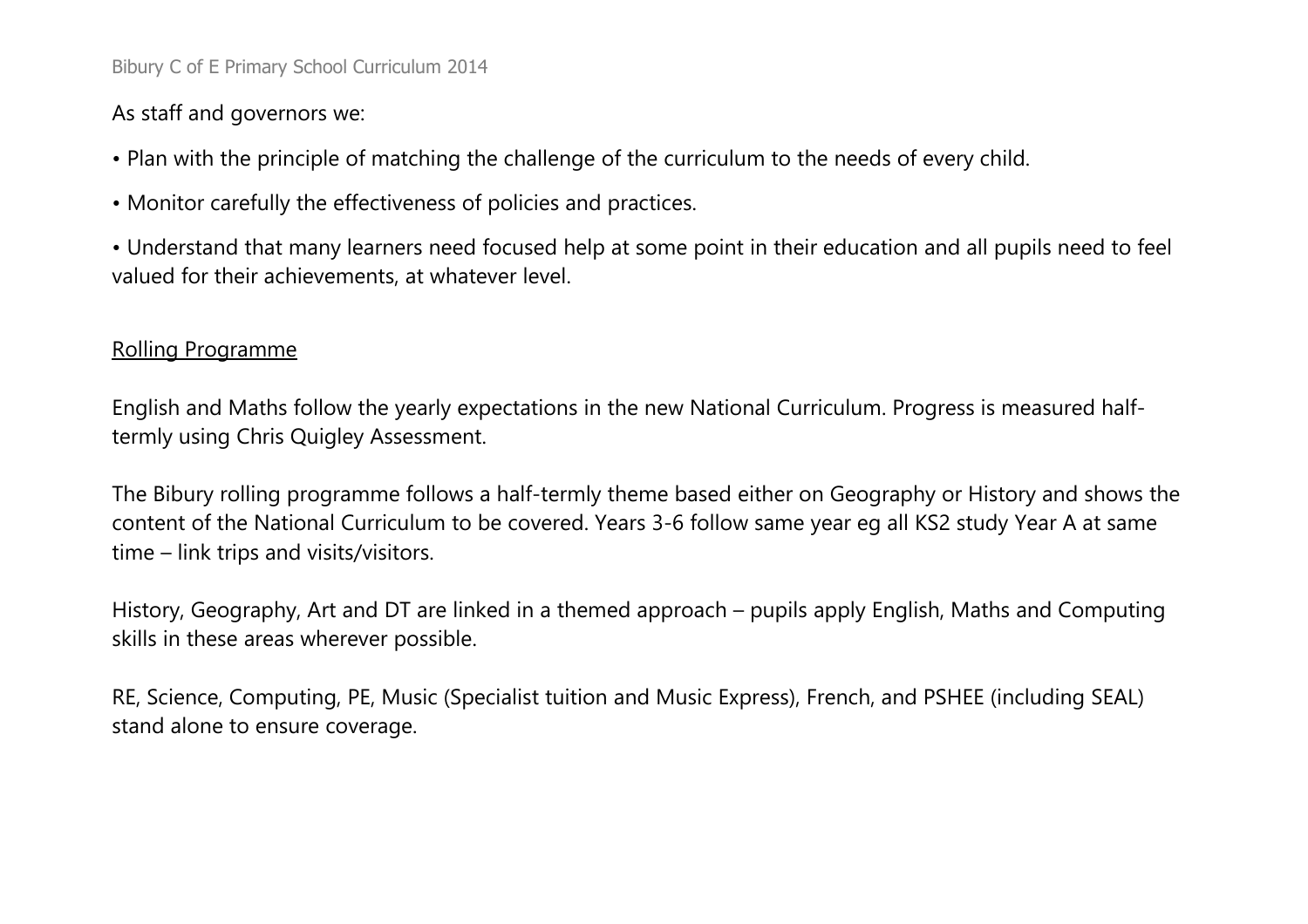#### Bibury C of E Primary School Curriculum 2014

Phonics: children follow the Letters and Sounds Phonic Programme and follow Phonics Bug and our school Book Band reading scheme.

#### In Medium Term Planning:

Teachers should constantly ask "Why do my pupils need to know this?" and make content relevant to pupils. Teachers should respond to pupils' interests and plan beyond the expectations of the National Curriculum to enrich learning. Teachers must ensure the aims and purposes of study are incorporated into planning so plans are not just content. Objectives link to level indicators ensure progress across a key stage.

### Short term Planning:

Teachers match learning to pupil needs and strive to ensure lessons follow the 80:20 rule – where children show high levels of productivity and are doing 80% of the work. Teachers strive to establish "learning without lessons" areas eg displays to prompt thinking and extend opportunities for learning outside of the lesson.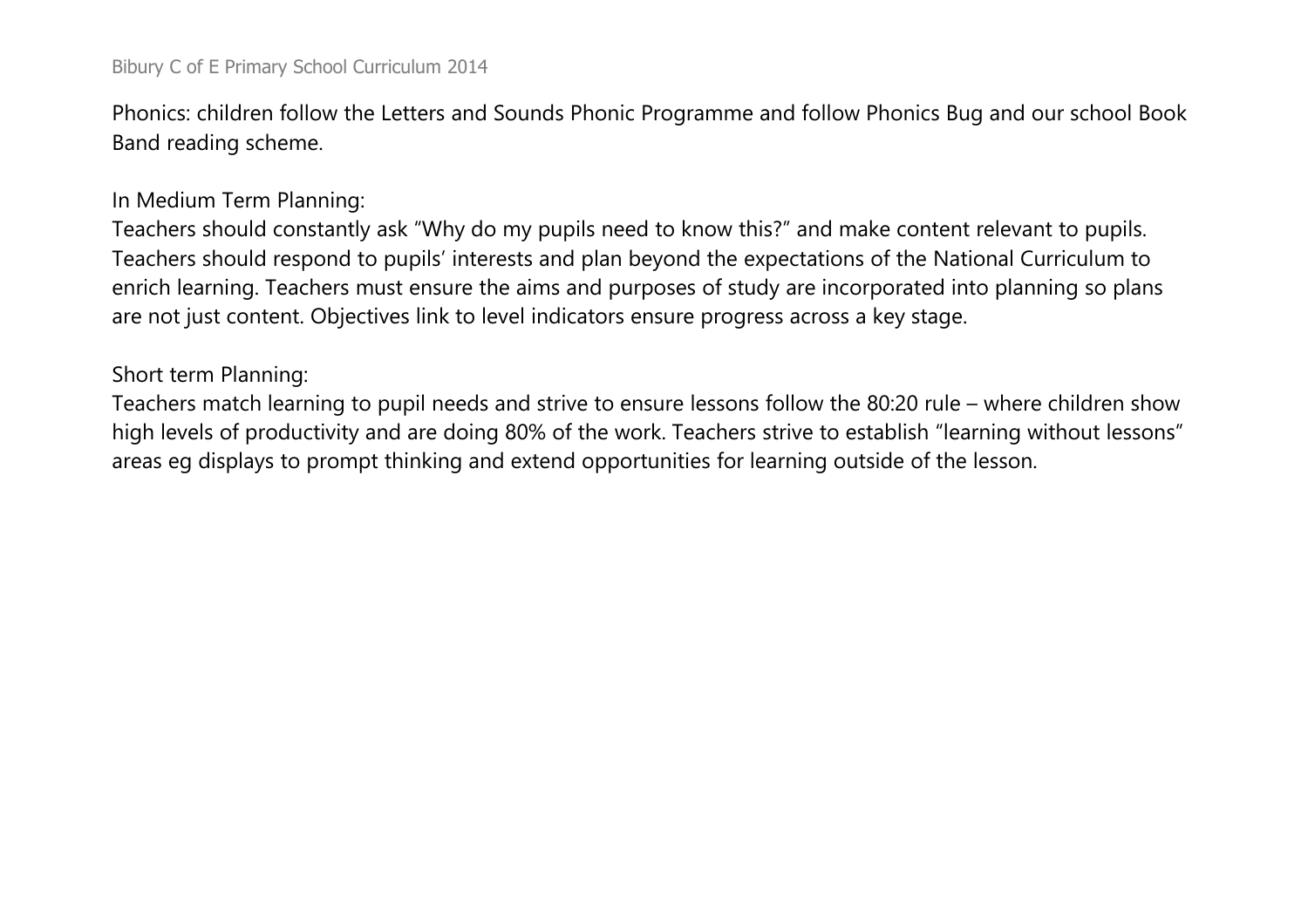## KS2 Rolling Programme

| Year A (2014-2015)                                                                          | Year B (2015-2016)                               | Year C (2016-2017)                                                             | Year D (2017-2018)                                                                                          |  |
|---------------------------------------------------------------------------------------------|--------------------------------------------------|--------------------------------------------------------------------------------|-------------------------------------------------------------------------------------------------------------|--|
| Chronology: Kings and<br>Queens, transport etc                                              | Settlements: Anglo Saxons<br>and Scots           | <b>Vikings and Anglo-Saxons</b><br>to Ed the Confessor.                        | Roman Empire                                                                                                |  |
| Locational Geog: Worlds<br>most significant human<br>and physical features.<br>Latitude etc | Locational Geog: UK map<br>work & fieldwork      | Locational Geog: Europe                                                        | Locational Geog: North &<br>South America                                                                   |  |
| <b>Early Civilisations: Ancient</b><br>Egypt, Indus Valley, Shang<br>Dynasty                | Changes in Britain                               | Non-European Society:<br>Baghdad, Mayan, Benin                                 | Local History: Industrial<br>Revolution                                                                     |  |
| Place UK: similarities and<br>differences.                                                  | Place Europe: similarities<br>and differences.   | Place North<br>America/Northern<br>hemisphere similarities<br>and differences. | <b>Place South</b><br>America/Southern<br>Hemisphere similarities<br>and differences.                       |  |
| Local History:2WW                                                                           | Local History: William<br><b>Morris</b>          | Local History: Railways                                                        | Local History: Hillforts                                                                                    |  |
| Human & Physical Geog<br>Local and world rivers<br>&water cycle                             | Human & Physical Geog<br>Volcanoes & earthquakes | Human & Physical Geog:<br>Mountains & local<br>fieldwork                       | Human & Physical Geog<br>Climate and local<br>fieldwork (Ordnance<br>Survey/human and<br>physical features) |  |